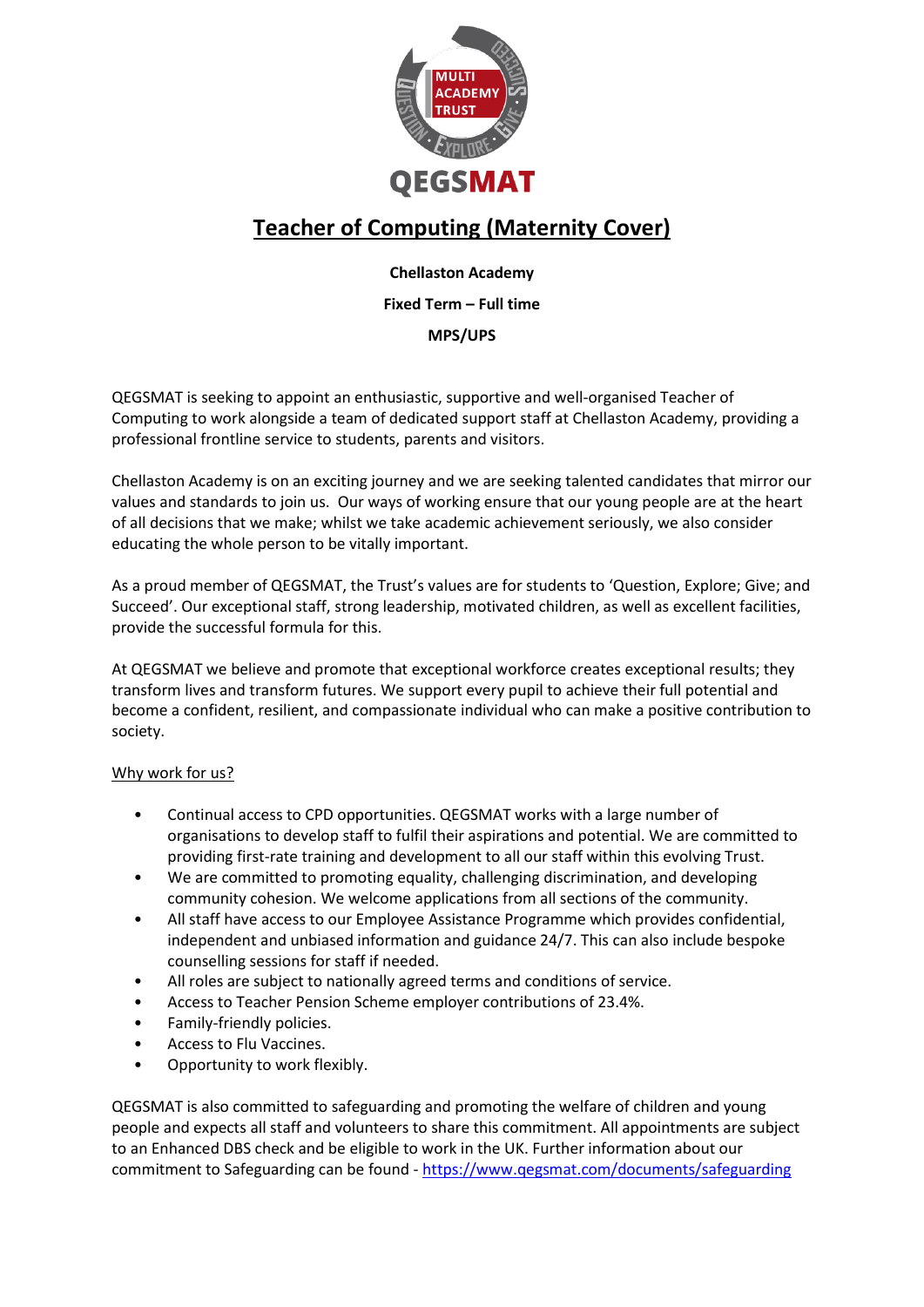If you are interested and wish to have an informal conversation to discuss the role or would like to visit the school, we would be happy to arrange this. Please call 01332 702502. Further details about our school can be found on our website[: www.chellaston.derby.sch.uk](http://www.chellaston.derby.sch.uk/)

To apply for this position, please visit our Trust Website [\(https://www.qegsmat.com/current](https://www.qegsmat.com/current-vacancies/)[vacancies/\)](https://www.qegsmat.com/current-vacancies/) where you can apply via TES.

**Closing date for applications:** 1<sup>st</sup> July 2022 **Interview date:** W/C 4th July 2022 Salary: MPS/UPS Potential Start date: 1st September 2022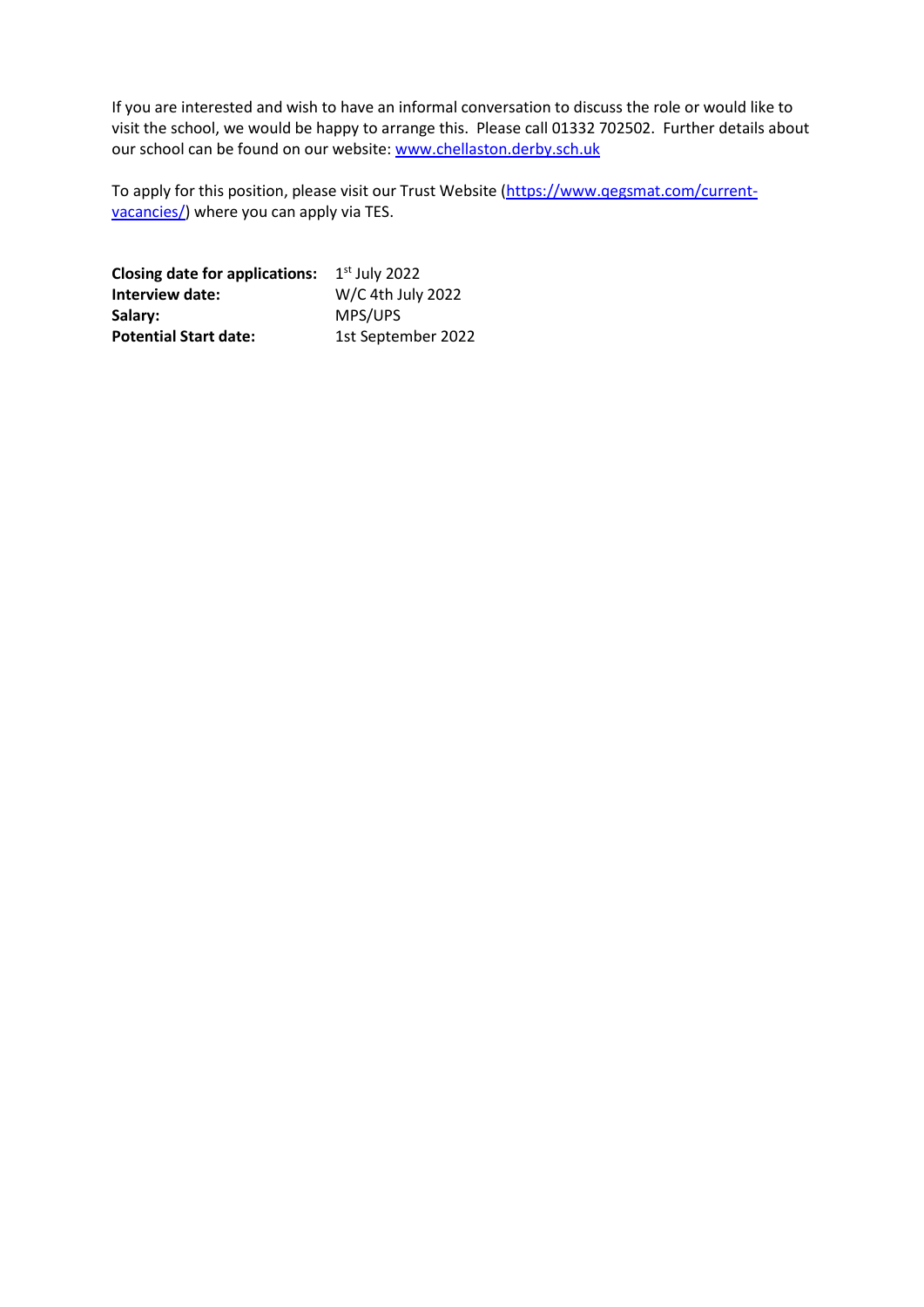

#### **JOB DESCRIPTION**

| <b>Post Title:</b>      | <b>Teacher of Computing</b>                       |
|-------------------------|---------------------------------------------------|
| <b>Responsible to:</b>  | Headteacher, SLT Line Manager, Head of Department |
| <b>Responsible for:</b> | The teaching of Computing                         |
| Pay scale:              | Main pay scale / Upper pay scale                  |
| Disclosure Level:       | Child Workforce - Enhanced, Childs Barred         |

#### **PURPOSE OF THE ROLE**

- Raise standards of student attainment and achievement within the whole curriculum area and to monitor and support student progress.
- Be accountable for student progress and development within the classes taught.
- Develop and enhance the teaching skills and strategies in line with the teacher standards.
- Support and challenge student groups in their learning.
- Help build independent life-long learners

#### **DUTIES AND RESPONSIBILITIES**

- Inspire success in all students and staff within the department.
- Help raise the achievement of all learners.
- Work in accordance with the Academy's aims, policies, vision and mission statement.
- Maintain a good climate for teaching and climate for learning among the pupils, safeguarding their health and safety at all times.
- Help develop an excellent learning environment for students where learning is fully inclusive.
- Promote equality as an integral part of the role and to treat everyone with fairness and dignity.
- Support the Headteacher in promoting the ethos of the school.
- Work in accordance with the Academy's values at all times.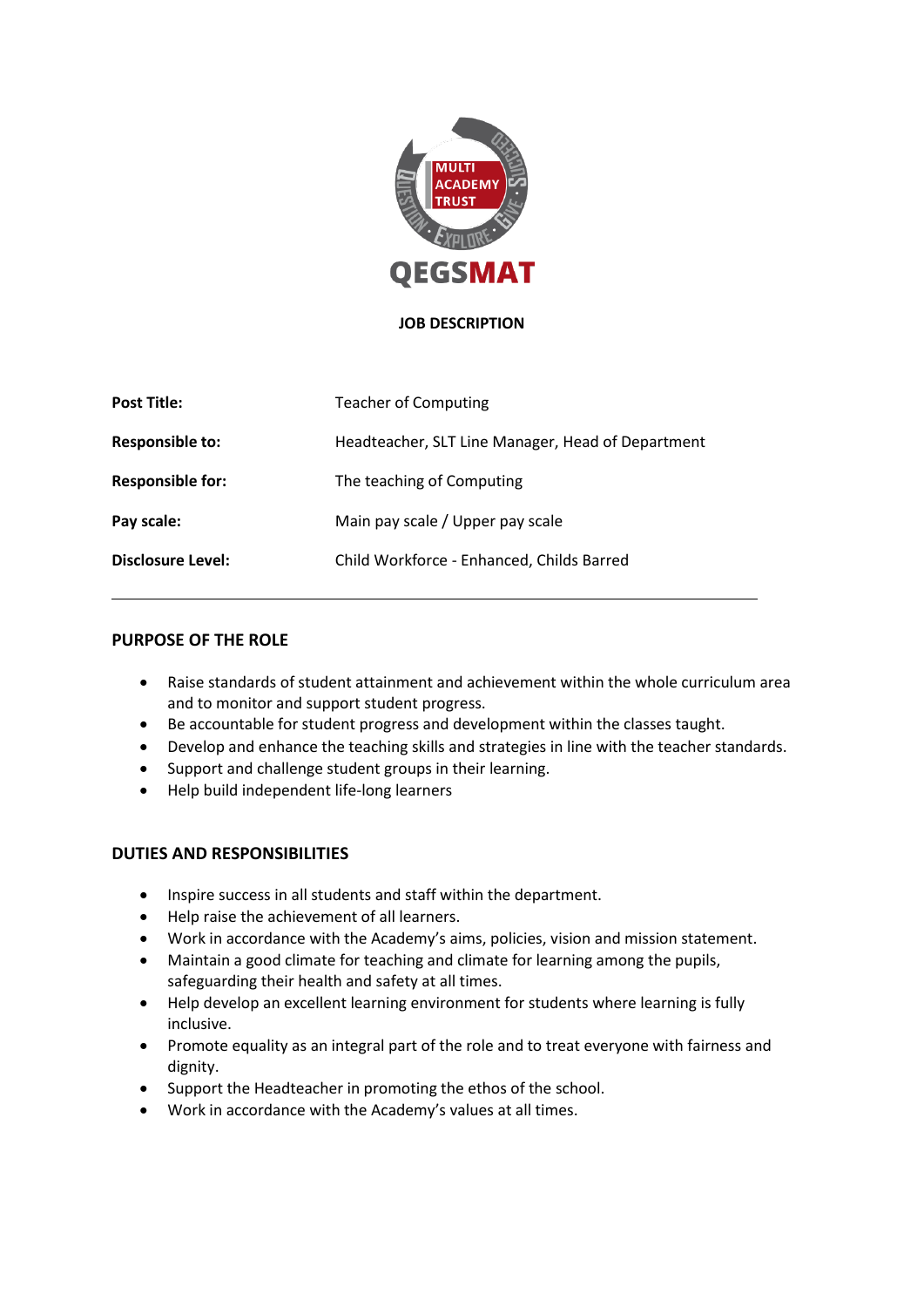#### **CORE REQUIREMENTS OF THE POST**

As a teacher you shall carry out the professional duties of a school teacher, as circumstances may reasonably require, provided for under the relevant sections of the School Teachers' Pay and Conditions and Teachers Standards Document.

This post:

- Must focus on teaching and learning to include the ability to teach to KS5
- Requires you to exercise your professional skill and judgement.
- Must have impact on the educational progress of students.

#### **CORE DUTIES**

#### **Teaching**

- Undertake an appropriate programme of teaching in accordance with the duties expected within the teacher standards.
- Plan lessons to meet learning objectives.
- Make effective use of data to plan learning.
- Have a clear understanding of subject progression.
- Give appropriate feedback through a variety of sources to promote further learning.
- Carefully frame questions to ascertain understanding and promote further learning.
- Use peer and self-assessment to further enhance learning.
- Set clear curricular targets for each student/group.
- Teachers are expected to support the personalised learning agenda, i.e. tailor education to ensure that every student achieves and reaches the highest standards possible.
- Ensure that the desired standard of students' presentation, effort and learning are achieved.
- Take part in developing the department's curriculum area with respect of any specific need
- associated with teaching and learning.
- Participate in and contribute to professional development and appropriate in-service training.

# **Pastoral Provision**

- Monitor student attendance together with students' progress and performance in relation to targets set for each individual, ensuring that follow-up procedures are adhered to and that appropriate action is taken where necessary.
- Ensure the behaviour management systems are implemented in your teaching so that effective learning can take place.
- Act as a Form Tutor and to carry out the duties associated with that role as outlined in the tutor standards.

# **Communications**

- Ensure that you are familiar with the Academy's aims and objectives.
- Ensure effective communication/consultation as appropriate with the parents of students.
- To liaise with partner academies, higher education, Industry, Examination Boards, Awarding Bodies and other relevant external bodies as and when necessary to further enhance the learning of students.

# **Additional Duties**

To play a full part in the life of the academy community, to support its distinctive mission and ethos and to encourage and ensure staff and students to follow this example.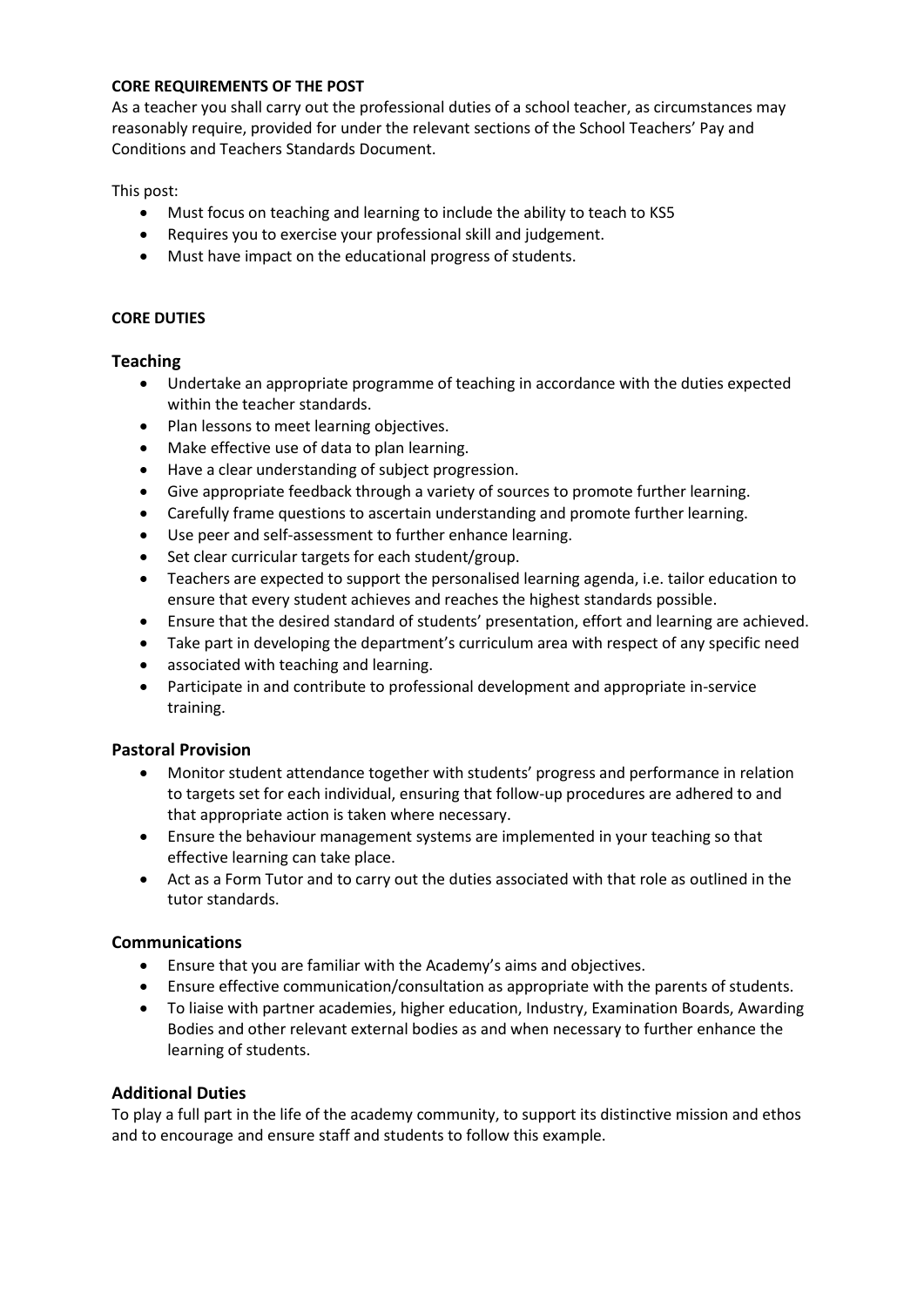# **Personal and professional conduct:**

A teacher is expected to demonstrate consistently high standards of personal and professional conduct. The following statements define the behaviour and attitudes which set the required standard for conduct throughout a teacher's career. Teachers uphold public trust in the profession and maintain high standards of ethics and behaviour, within and outside school, by:

- Treating students with dignity, building relationships rooted in mutual respect, and at all times
	- observing proper boundaries appropriate to a teacher's professional position;
- Having regard for the need to safeguard students' well-being, in accordance with statutory
- provisions;
- Showing tolerance of and respect for the rights of others;
- Not undermining fundamental British values, including democracy, the rule of law, individual liberty and mutual respect, and tolerance of those with different faiths and beliefs;
- Ensuring that personal beliefs are not expressed in ways which exploit students' vulnerability or might lead them to break the law.
- Teachers must have proper and professional regard for the ethos, policies and practices of the school in which they teach and maintain high standards in their own attendance and punctuality.
- Teachers must understand, and always act within, the statutory frameworks which set out their professional duties and responsibilities.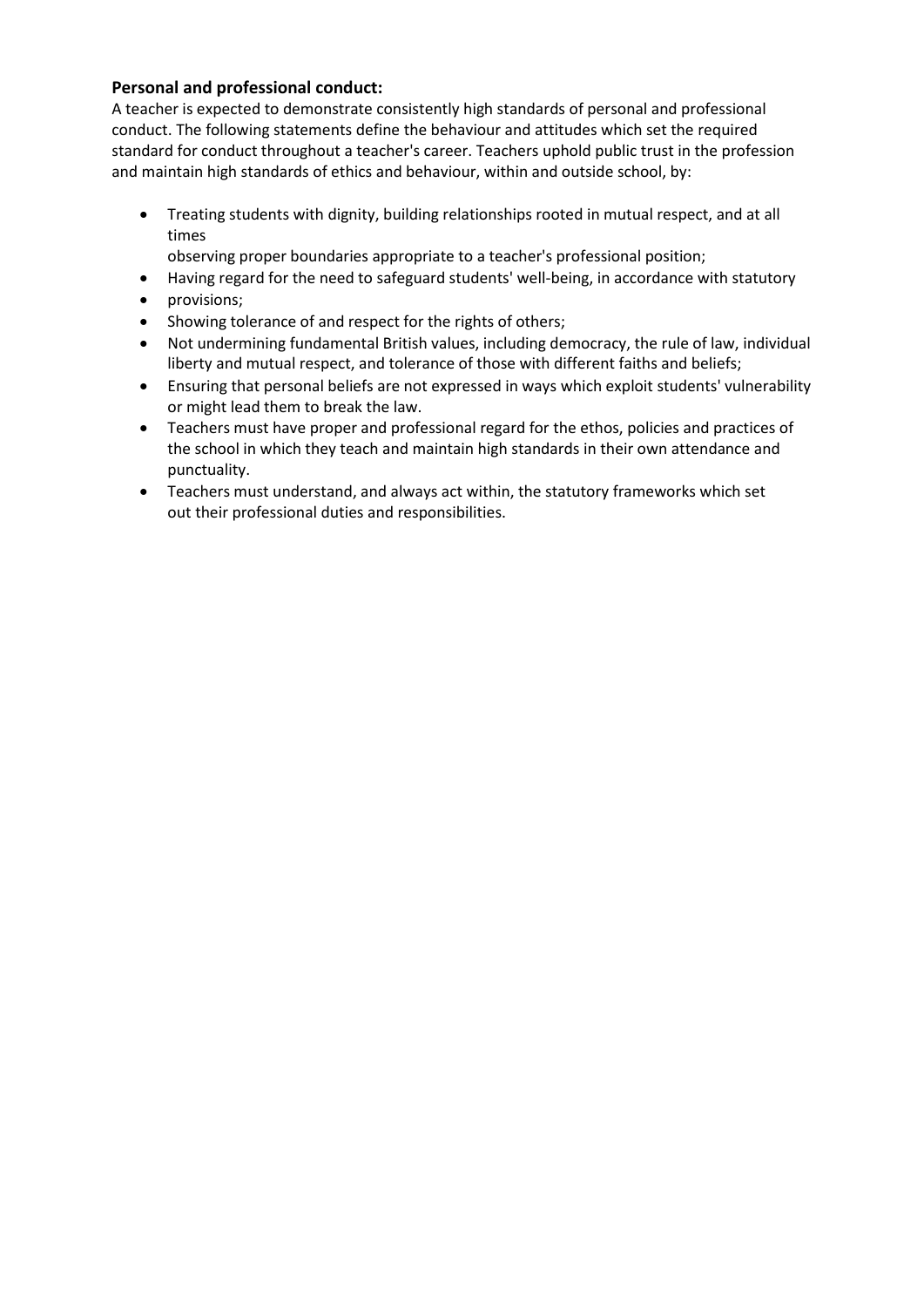

# PERSON SPECIFICATION – Teaching of Computing

|                                        | <b>ESSENTIAL</b>                                                                                                                                                                                                                                                                                                                                | <b>DESIRABLE</b>                                                                                                                                                                                                                                                             |
|----------------------------------------|-------------------------------------------------------------------------------------------------------------------------------------------------------------------------------------------------------------------------------------------------------------------------------------------------------------------------------------------------|------------------------------------------------------------------------------------------------------------------------------------------------------------------------------------------------------------------------------------------------------------------------------|
| <b>QUALIFICATIONS</b>                  | <b>Qualified Teacher Status</b><br>$\bullet$<br>Commitment to<br>personal/professional<br>development                                                                                                                                                                                                                                           |                                                                                                                                                                                                                                                                              |
| <b>SKILLS</b>                          | Ability to establish good<br>$\bullet$<br>working relationships and<br>effective teamwork<br>Good communication skills<br>Excellent role model for staff<br>and students                                                                                                                                                                        | Ability to generate ideas and<br>$\bullet$<br>drive initiatives                                                                                                                                                                                                              |
| <b>KNOWLEDGE</b>                       | Secure knowledge and<br>$\bullet$<br>understanding of the concepts<br>and skills in specialist subjects<br>Clear understanding of the<br>$\bullet$<br>secondary curriculum and<br>its assessment<br>Ability to employ a range of<br>effective teaching<br>strategies, to illicit learning<br>and have an understanding<br>of assessment method. | Ability to use<br>$\bullet$<br>assessment data to<br>inform planning and set<br>targets<br>Strong command of<br>$\bullet$<br>subject knowledge<br>Ability to access and use<br>classroom relevant<br>research and inspection<br>evidence to improve<br>teaching and learning |
| <b>TEACHING AND</b><br><b>LEARNING</b> | Ability to raise achievement<br>$\bullet$<br>for all<br>Committed to ensuring<br>excellent standards of<br>behaviour at all times<br>Good communication skills<br>Committed to the role of<br>tutor for a group of students<br>and the benefits of pastoral<br>care                                                                             | Experience of teaching a<br>$\bullet$<br>range of courses<br>including KS3, GCSE,<br>AS and A2 and applied<br>courses                                                                                                                                                        |
| <b>EXPERIENCE</b>                      | Experience of teaching KS3<br>$\bullet$<br>and KS4 students                                                                                                                                                                                                                                                                                     | <b>Experience in Post-16</b><br>$\bullet$<br>teaching<br>Ability and willingness to<br>teach a range of related<br>subjects                                                                                                                                                  |